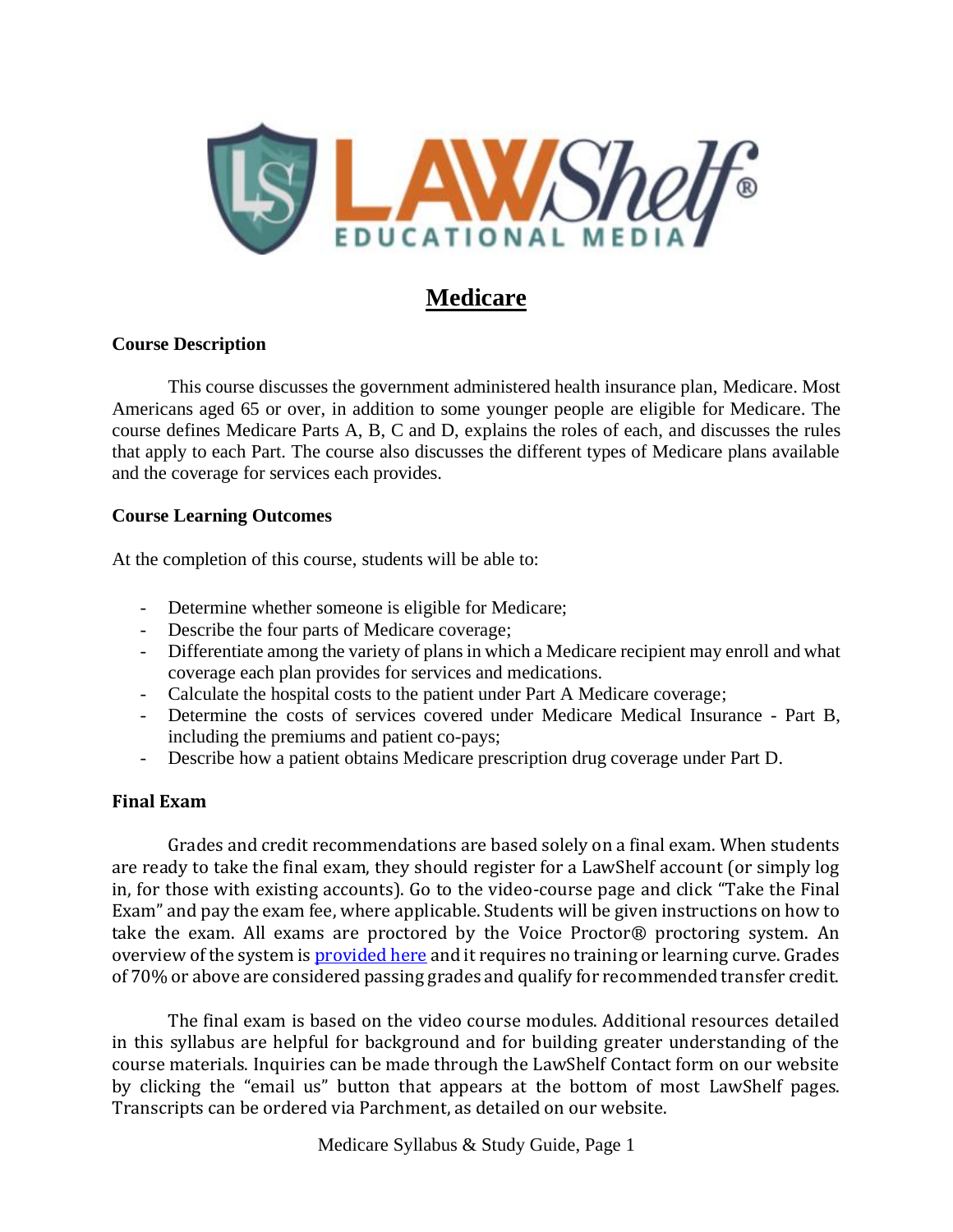### **Case Studies**

Many LawShelf video courses include case studies. These do not necessarily teach new material but are meant to demonstrate how the materials covered in the course are applied by various courts. Concepts covered in the case studies are covered on the final exam, so make sure to watch the case studies before taking the exam. However, it is unnecessary to memorize the facts and details of the cases covered in these case studies.

### **Self-Quizzes**

Video-course modules and case studies feature self-quizzes that consist of practice questions on the materials covered in the videos. These questions are presented for the benefit of the student and are important to review before taking the final exam because they are similar in style and substance to the questions on the final exam. These quizzes are not graded or monitored and there is no record of how students answer these questions. Students may answer these questions as many times as they like and are encouraged to keep re-taking the quizzes until they have mastered all the questions.

# **Study Guide**

### **Introductory Videos**

These videos provide background to help students better understand the main parts of the course, which are the video-course modules below.

**Medicare**

**<https://lawshelf.com/shortvideoscontentview/medicare/>**

**Medicaid: A Primer: <https://lawshelf.com/shortvideoscontentview/medicaid-a-primer>**

### **Courseware Readings**

These courseware readings provide background to help students better understand the main parts of the course, which are the video-course modules below.

**Read the "Basics" of Medicare on the medicare.gov website: <https://www.medicare.gov/sign-up-change-plans/get-started-with-medicare/get-the-basics>**

**Overview of Medicare, US National Library of Medicine, National Institutes of Health: <https://www.ncbi.nlm.nih.gov/pmc/articles/PMC2790649/>**